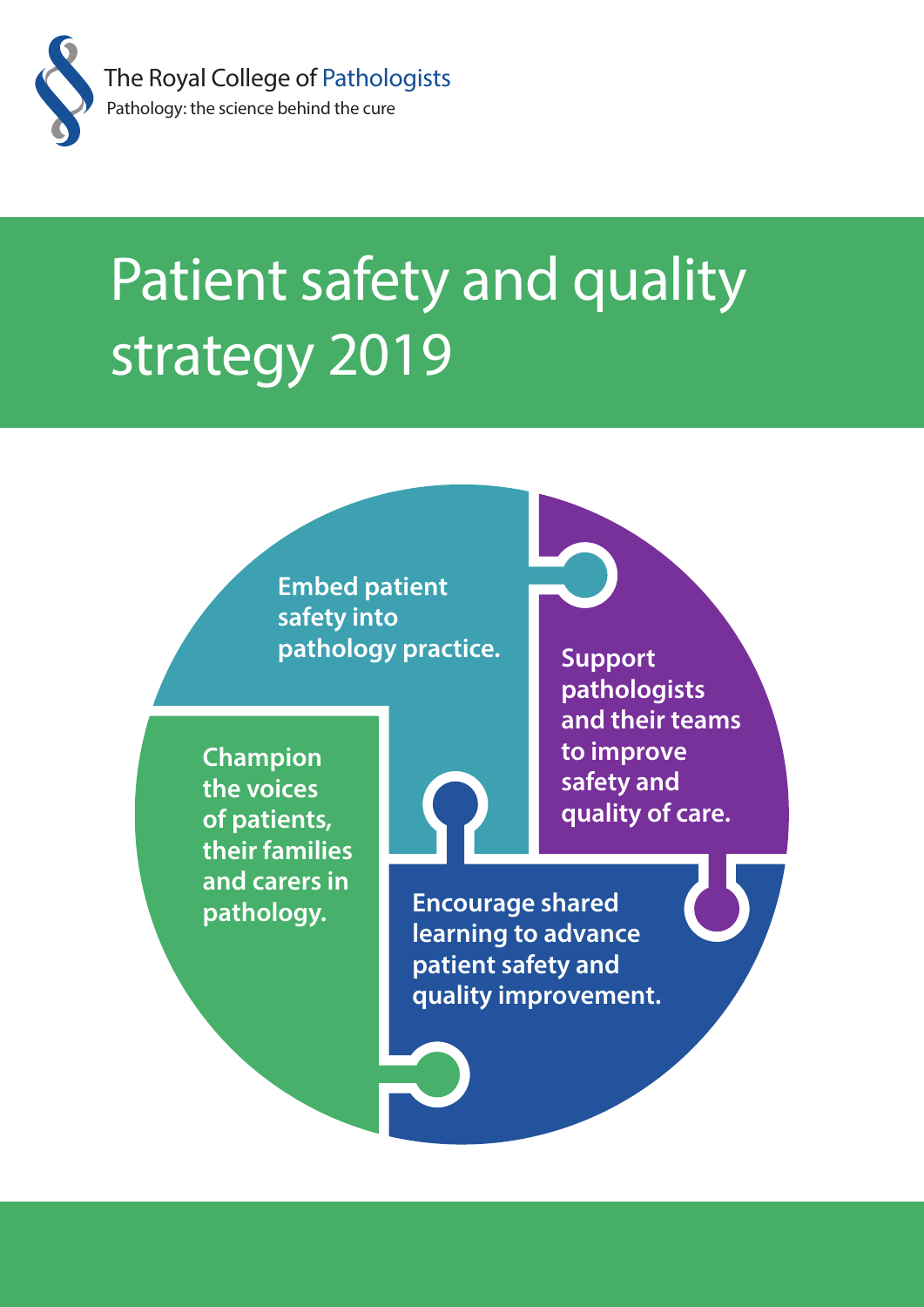# **Introduction**

The College has four overall strategic objectives. These are to:

- develop and maintain high standards of pathology education, training and research
- promote excellence and advance knowledge in pathology practice
- increase the College's influence through a clear, coherent professional voice
- resource the future of the College.

This strategy sets out how the College will support patient safety. It falls under the strategic objective to promote excellence and advance knowledge in pathology practice.

Patient safety is one of the most significant concerns across the NHS and a key priority for the College. It is about maximising the things that go right and minimising the things that go wrong for people experiencing health care. It is one of three components of quality in healthcare alongside clinical effectiveness and patient experience.

Three themes underpin this strategy: safety culture, continuous improvement, and encouraging involvement – of pathology professionals as well as patients, families, carers and other lay people – in the provision of ever safer care in pathology.

An important enabler of patient safety within a healthcare system is culture. In the UK, a shift is required from an approach that assumes care is safe until something goes wrong to one that recognises healthcare is 'high risk', accepts the inevitability of error and uses a systems approach to error in the context of a just culture. We must build safety into daily practice, be supportive when errors occur and respond by continuously learning, improving and sharing safety lessons. Effective leadership focused on a strong safety culture is essential to bring about the changes required.\*

To create safer systems, pathology staff at all levels need an understanding of safety science, including how to understand and analyse systems to design safer, better care; how to learn from what works, as well as from what does not; and how to implement change in complex systems by using quality improvement (QI) tools and methodologies. In addition, improvements in safety are more likely to be effective if patients, and their families and carers, are actively involved.

<sup>\*</sup> The features of a patient safety culture, as defined in NHS Improvement's *NHS Patient Safety Strategy* (2019), are: staff who feel psychologically safe; valuing and respecting diversity; a compelling vision; good leadership at all levels; a sense of teamwork; openeness; and support for learning.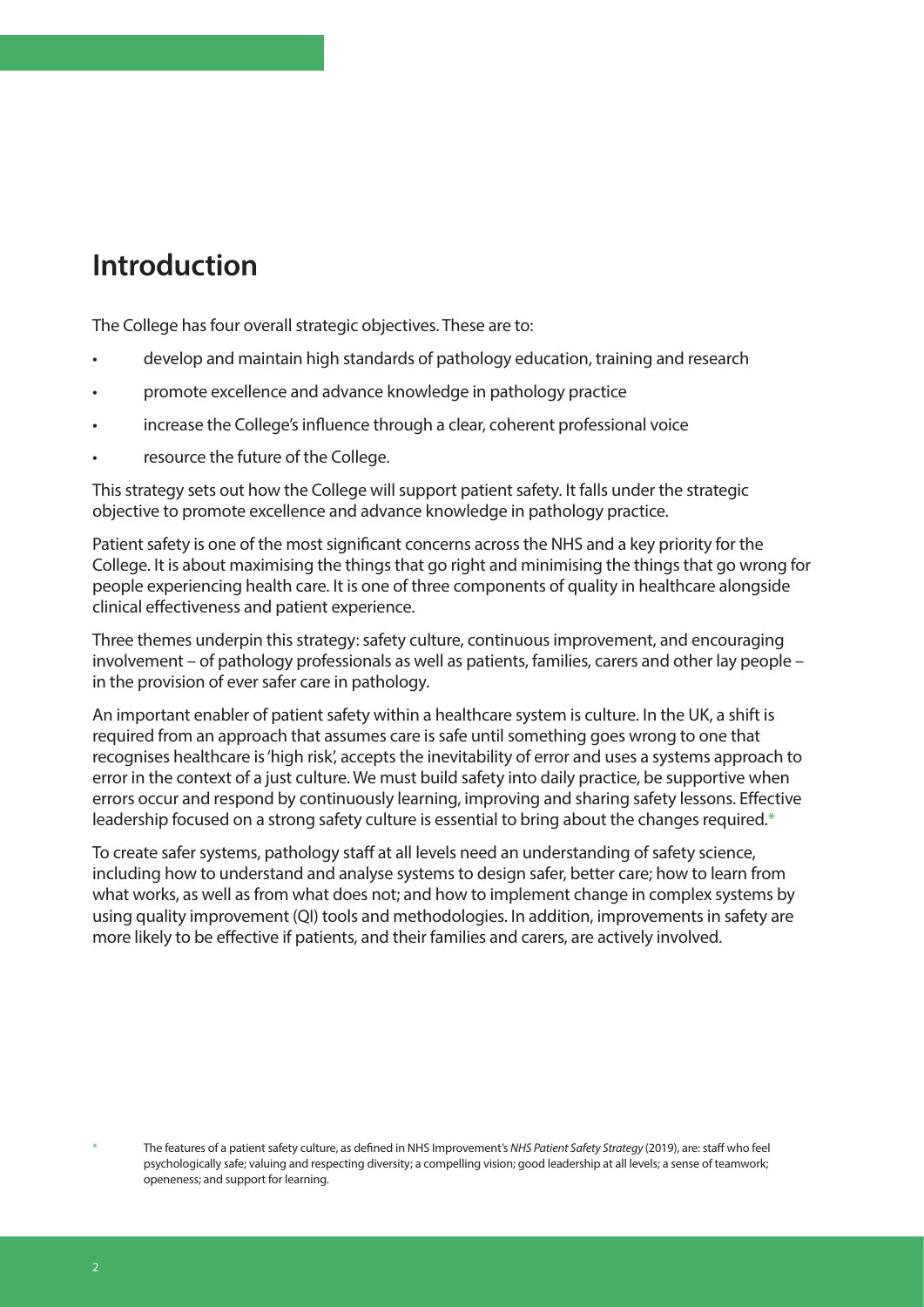# **Purpose of this strategy**

Through this strategy, the College aims to engage and empower pathologists and their teams, at all stages in their careers, to continuously improve the safety of the services and care they provide. The College will support the development of safer cultures and systems with patient-centred collaborative working across the interfaces of care.

We will work in partnership with our membership, patients, the public, specialist societies and external bodies to ensure that the contribution of all pathology specialties to patient safety and quality of care is recognised.

# **The College's vision of patient safety**

- Compassionate professional leadership that supports a strong safety culture across all areas of service delivery including the importance of teamwork, staff psychological safety and wellbeing, and openness and support for learning.
- Increased capability and capacity for continuous improvement of safety and quality of care across the pathology workforce.
- Networked learning so that success and failures identified in one part of the system can be readily accessed, understood and built into others.
- Representation and involvement of pathology in local and national initiatives to improve patient safety.
- The voices of patients, their families and carers are heard at every level of the service.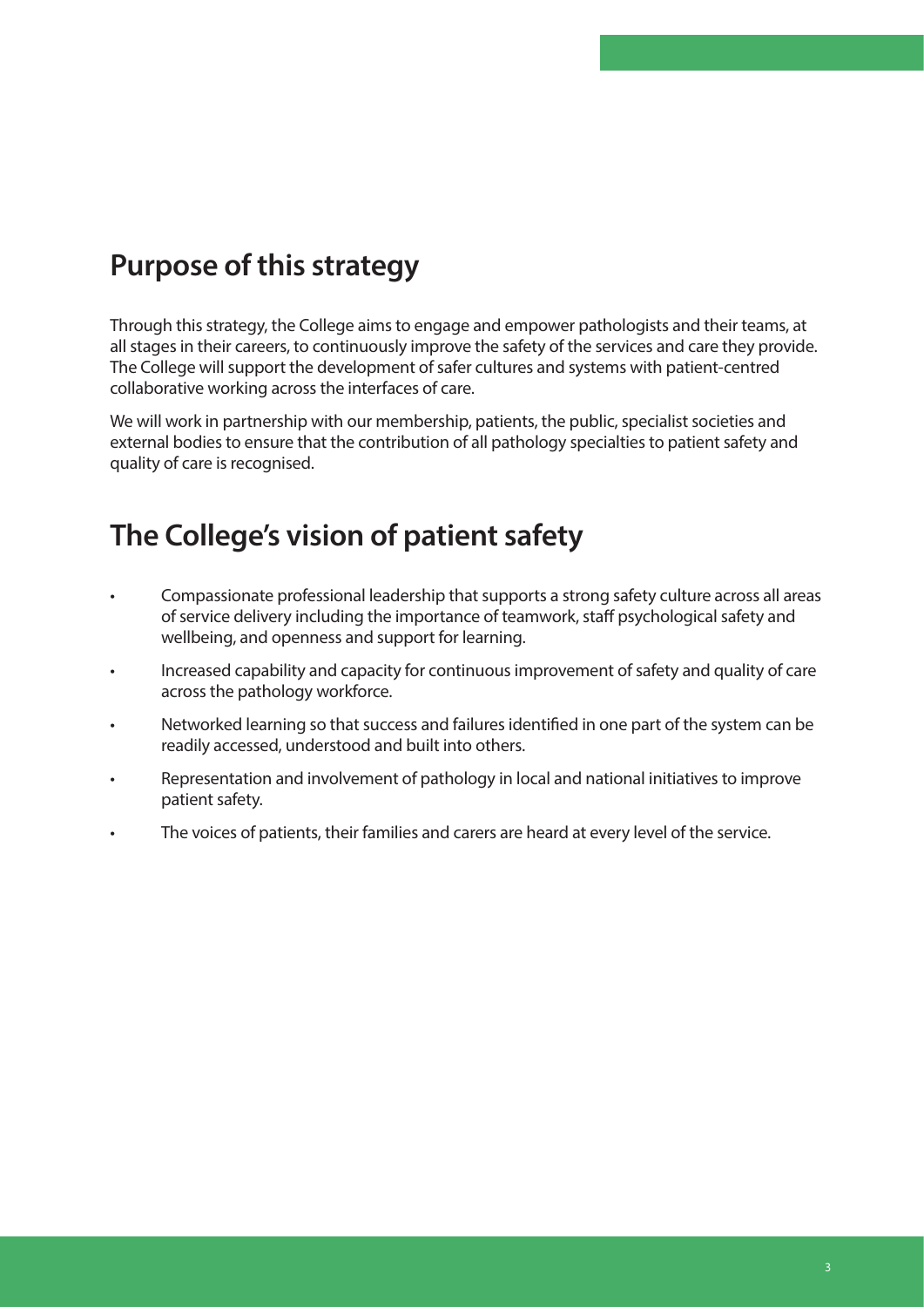## **Embed patient safety into pathology practice**

## **Influence the national patient safety agenda to ensure that the regulatory, policy and political landscape recognises and supports pathologists and their teams to deliver ever safer healthcare**

The College will:

- respond to national consultations relevant to patient safety in pathology, including those related to the potential impact of an insufficient medical and scientific workforce
- champion patient safety work by pathologists and their teams and support its dissemination
- contribute to building a learning and improvement culture through the medical examiner profession
- provide expert input into national patient safety initiatives
- work to ensure that systems implemented to collect, structure and use patient safety information have the functionality to provide insight into issues relevant to pathology and learning about what might be done to improve safety.

The College has longer-term aspirations to work in close collaboration with other royal colleges and national bodies in the UK with responsibility for patient safety to improve the coordination of messaging around safety and the consistency of education and training in patient safety.

## **Use the College's influence to put patient safety in the context of professionalism, culture, behaviour and attitudes**

The College will:

- consider patient safety and quality issues across all College directorates
- raise awareness of patient safety among members through articles, opinion pieces, editorials and other media such as podcasts
- work with the Academy of Medical Royal Colleges' proposed patient safety syllabus
- advise on patient safety and quality improvement elements in College curricula
- collaborate with the Care Quality Commission to develop an inspection framework for private pathology laboratories in England
- support safer systems for patients with complex needs via the Equally Well UK initiative.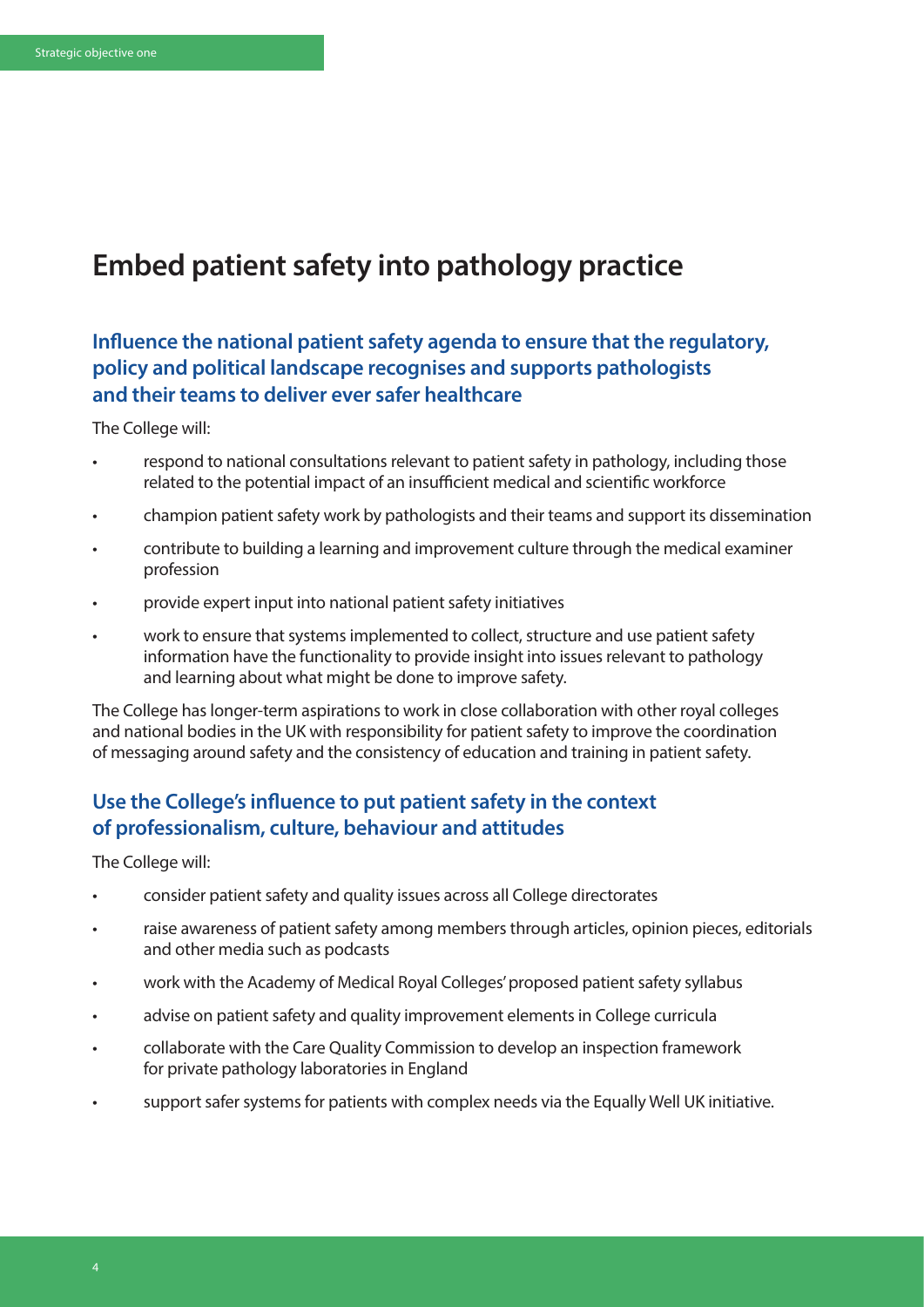## **Deliver the CPD framework and opportunities to support this plan**

The College will:

- evaluate events and online resources to award CPD accreditation
- maintain a user-friendly CPD portfolio
- develop e-learning modules in a variety of specialties for the Barts Health eCPD app; for example, modules to support the implementation of clinical guidelines and patient safety bulletins.

## **Work with stakeholders to improve oversight, systems governance and funding of external quality assessment**

The College will:

- support the development of a robust systems governance and assurance framework for external quality assessment (EQA), including a consistent approach to the identification and management of poor performance and a funding mechanism for the support services offered by the College
- develop and deliver a pilot project to determine the administrative support required for National Quality Assessment Advisory Panels.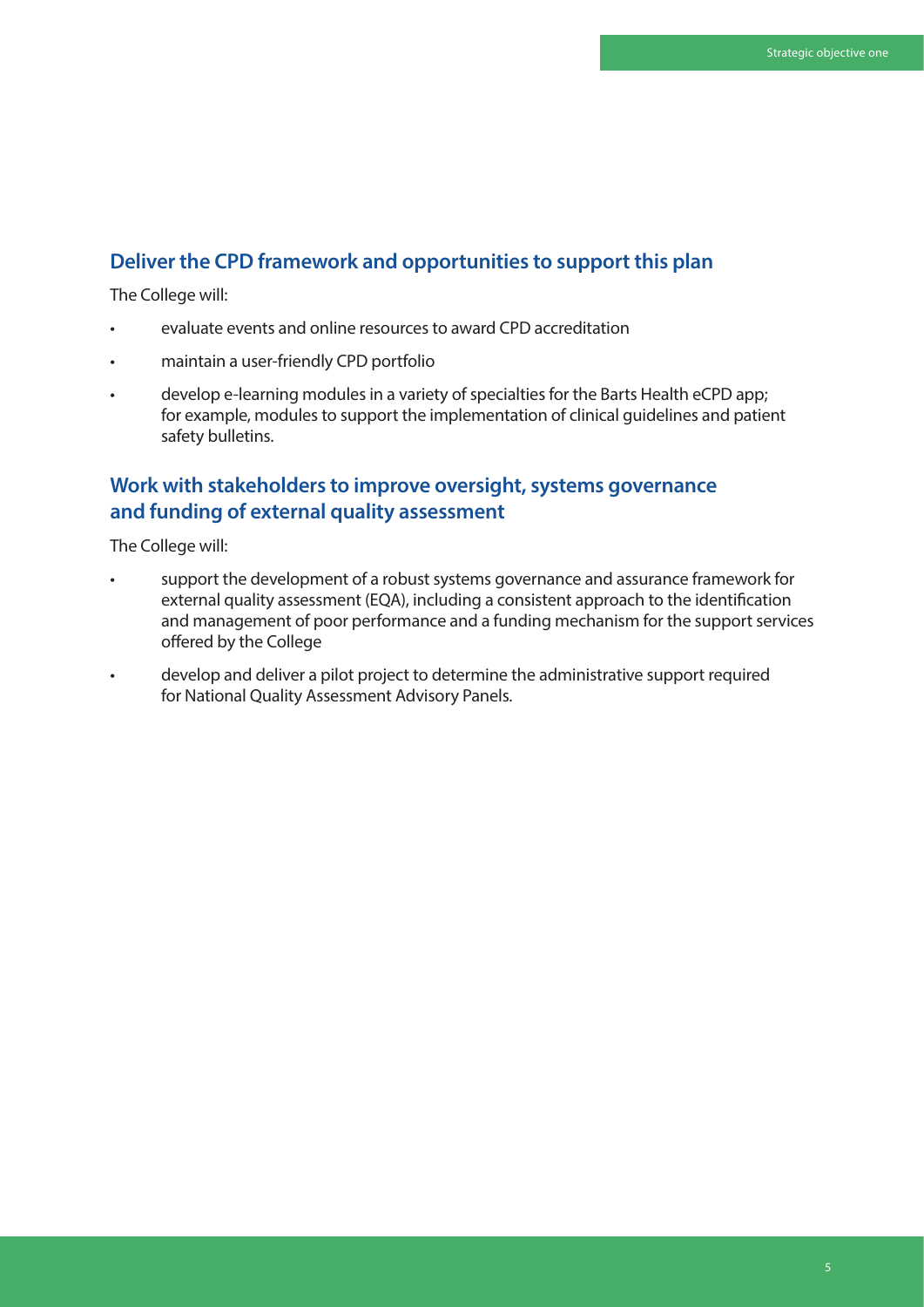# **Support pathologists and their teams to improve safety and quality of care**

## **Provide high-quality tools and resources to support patient safety in pathology**

The College will:

- deliver a patient safety awareness programme
- plan a safety culture and leadership workshop for pathology with the Academic Activities Working Group
- work with other organisations to raise awareness of the impact that culture has on safety and to understand the conditions that enable healthcare organisations to nurture and develop a culture of safety
- develop signposting to direct members to information on wellbeing.

The College has longer-term aspirations to:

- develop and promote a patient safety toolkit for pathology that will include resources on systems thinking and design, Safety I and II frameworks, proactive risk assessment and hazard analysis, human factors and ergonomics, and quality improvement methodologies
- collaborate with external partners to develop and promote safety culture or climate assessment tools for pathology to enable the identification and correction of latent organisational conditions that may lead to harm.

## **Develop a programme to improve the accessibility of quality improvement resources and tools**

The College will:

- develop a plan to identify suitable resources, tools, methodologies, educational opportunities and options for networking to support pathologists with quality improvement
- develop guidance for trainers and educational supervisors on engaging pathology trainees in quality improvement
- promote the Continuous Quality Improvement Mentoring Scheme.

The College has longer-term aspirations to develop an online repository for quality improvement resources, including links to external information.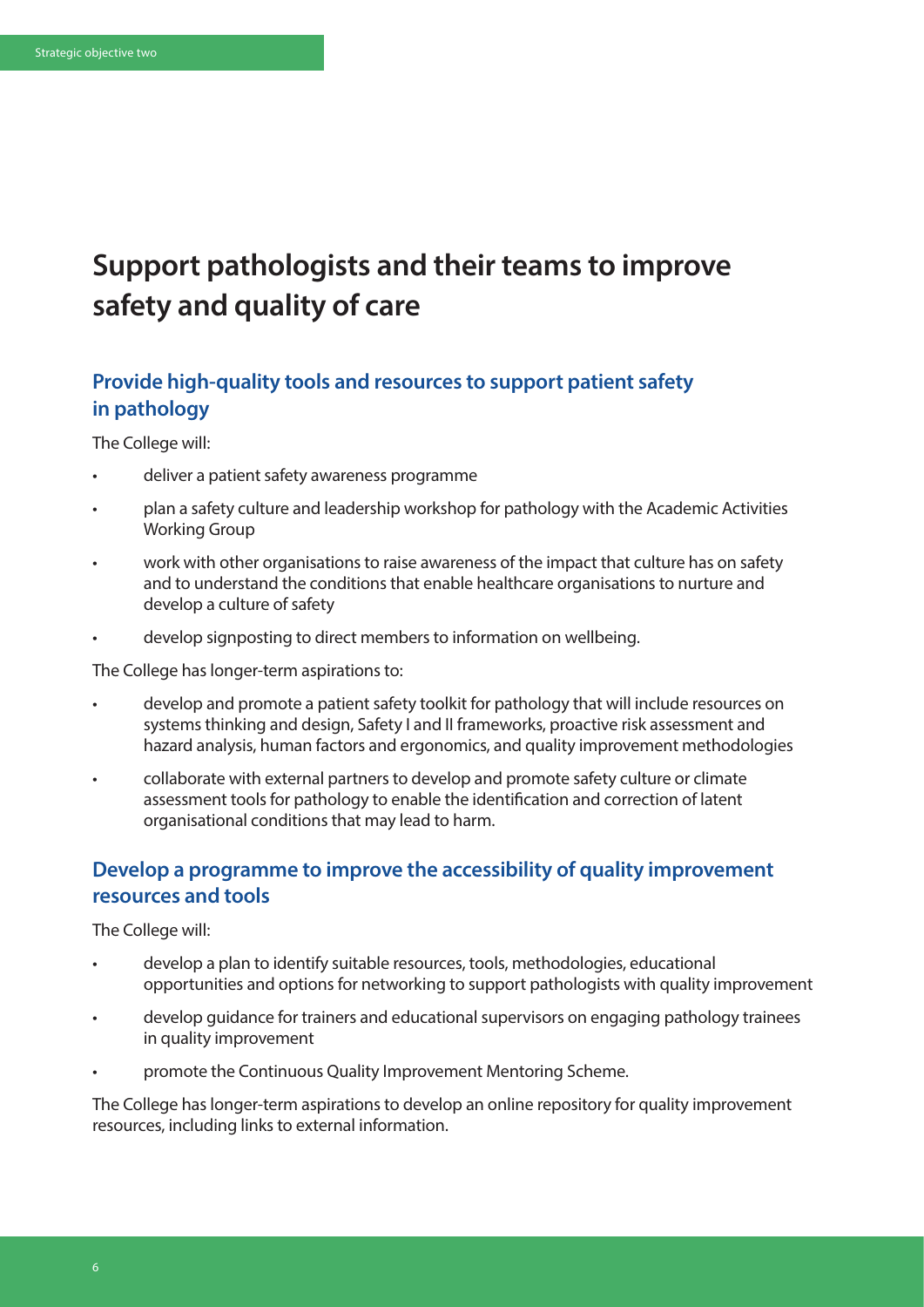#### **Deliver the agreed programmes to produce standards in pathology**

The College will:

- deliver the agreed clinical guideline programme
- support specialty advisory committees (SACs) to develop specialty-specific key performance indicators to complement the College's generic key assurance indicators
- support the Academy of Medical Royal Colleges' Choosing Wisely initiative.

The College has longer-term aspirations to collaborate with external partners to develop a patient-centred demand optimisation workstream that ensures diagnostic testing is appropriate.

#### **Deliver advice and support to healthcare organisations on managing performance issues in pathology**

The College will:

- provide advice to members and healthcare organisations regarding issues of poor performance
- provide an invited review service to investigate performance issues within pathology departments and offer advice on appropriate steps to manage performance issues
- maintain and update performance review guidance to aid pathology departments in assessing clinical performance
- ensure reviewers performing invited reviews understand the role of organisational safety culture in determining safety and the use of a systems approach to error, including consideration of human factors.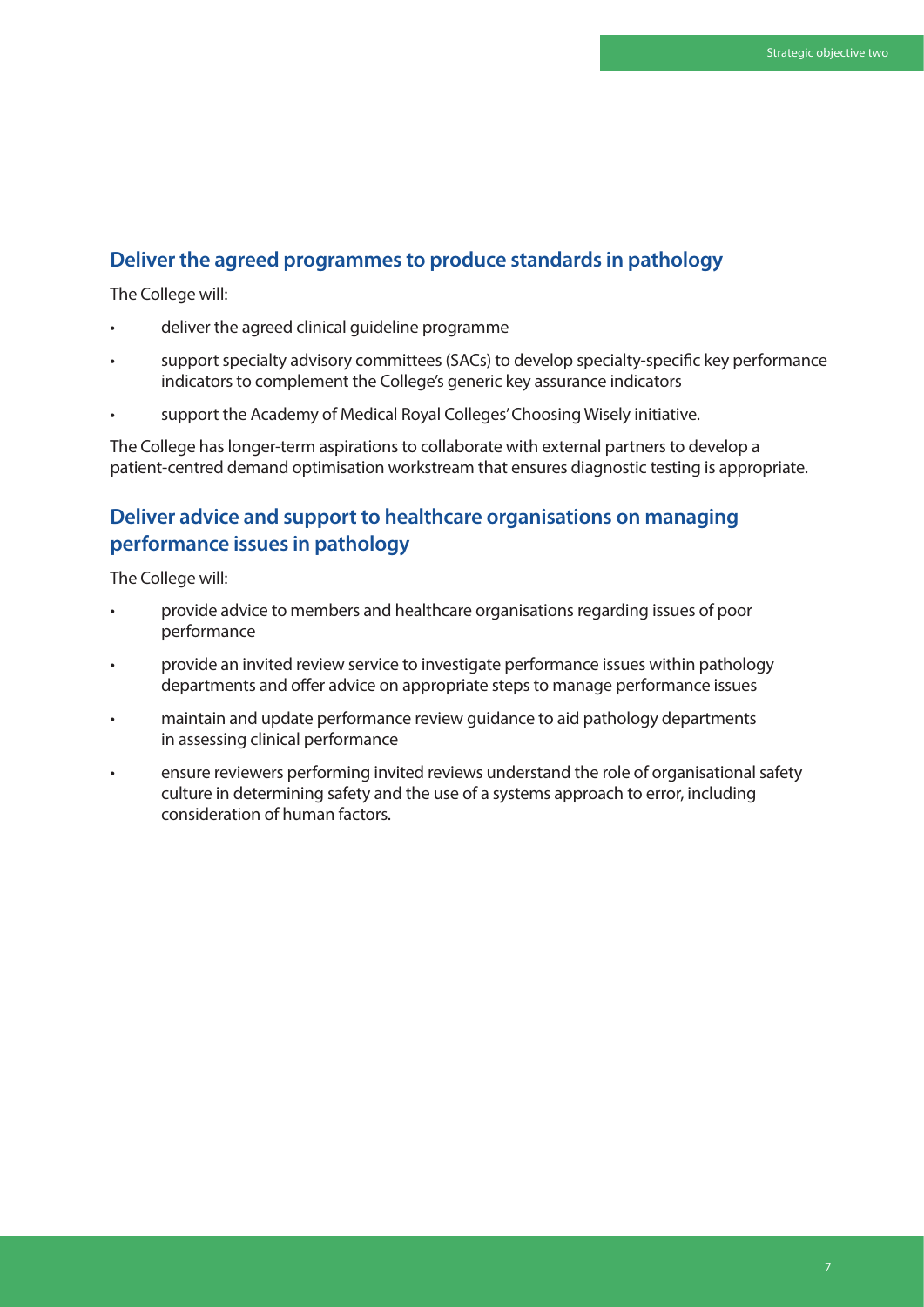# **Encourage shared learning to advance patient safety and quality improvement**

## **Review and propose improvements to the dissemination and implementation of pathology standards, guidelines and initiatives**

The College will:

- plan a multispecialty conference on patient safety with the Academic Activities Working Group, contributing to their annual schedule of conferences
- showcase accredited audits, templates and quality improvement projects to facilitate learning from excellence
- help members learn from patient safety incidents in other organisations by producing regular patient safety bulletins.

The College has longer-term aspirations to:

- use e-learning (including podcasts and webinars) to dissemination and support the implementation of College clinical guidelines and quality initiatives
- plan ways to deliver learning; for example, through online CPD modules and by sharing new and existing resources.

## **Support pathologists and their teams to review systems, processes and behaviours to build prevention and learning into the healthcare system**

The College will:

- set up a specialty network of patient safety and improvement leads with the SACs to support specialty-specific safety and quality initiatives
- raise awareness of the planned national patient safety incident management system, which will include new mechanisms for sharing insight and information about patient safety and improvement issues.

The College has longer-term aspirations to:

- develop and promote a guide to assist pathologists and their teams when reporting and learning from errors and harm in pathology. The guide will maximise opportunities for learning from patient safety incidents and include guidance on reporting, safe sharing and scalable learning
- work with a future network of senior patient safety specialists.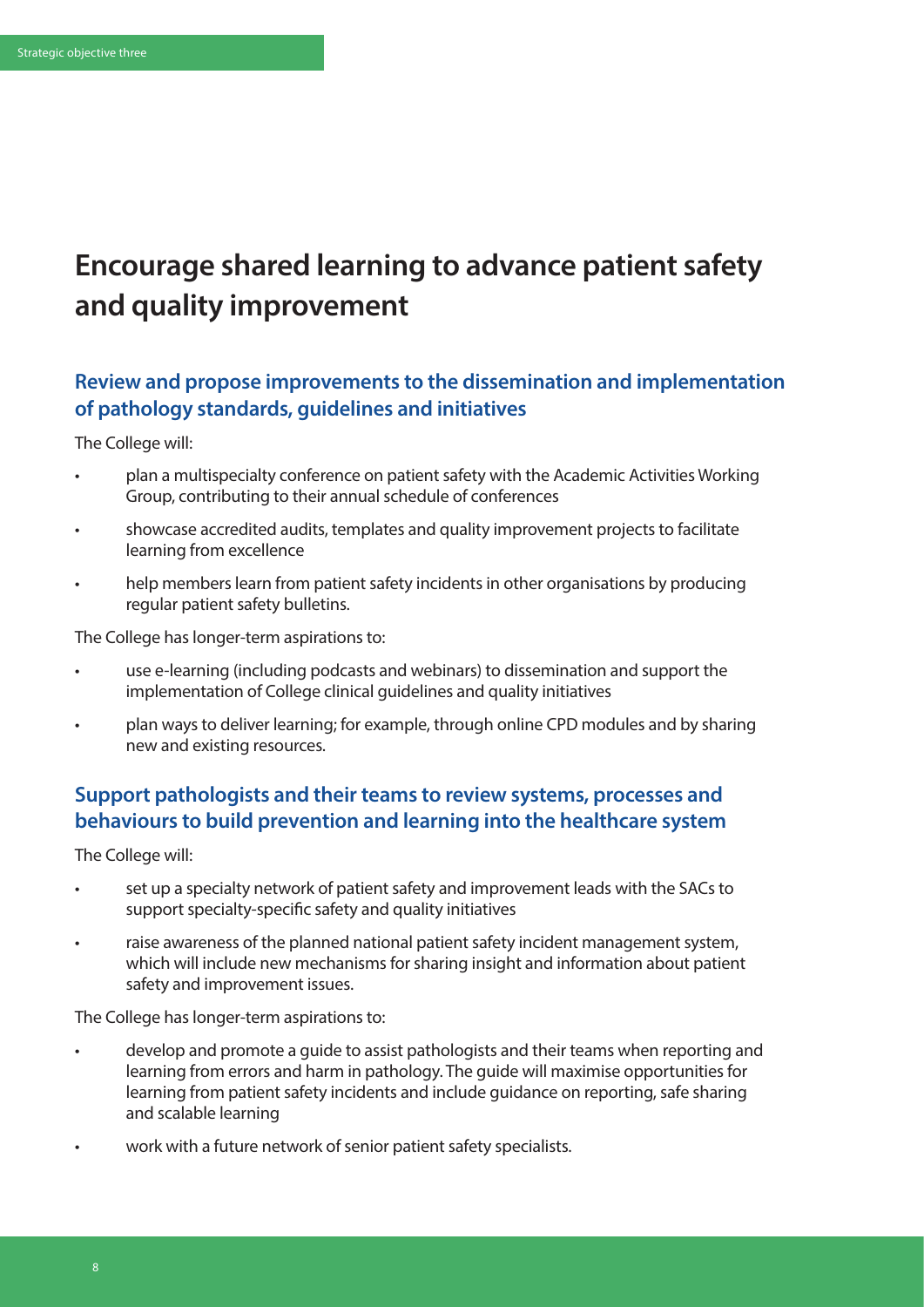# **Champion the voices of patients, their families and carers in pathology**

## **Plan how to actively engage with patients, their families and carers, and other lay people to ensure their voices are heard**

The College will:

- engage with other forums and organisations, such as the Patients Association and the Academy Patient Lay Committee, to inform the plan.
- champion patient and family involvement in patient safety work in pathology.

The College has longer-term aspirations to:

- develop workshops to explore how the experiences of patients, their families and carers are best captured in laboratory settings and used to drive improvement
- work with Patient Voices an organisation that develops effective digital storytelling as an educational methodology and developmental tool – to explore the production and distribution of patient stories.